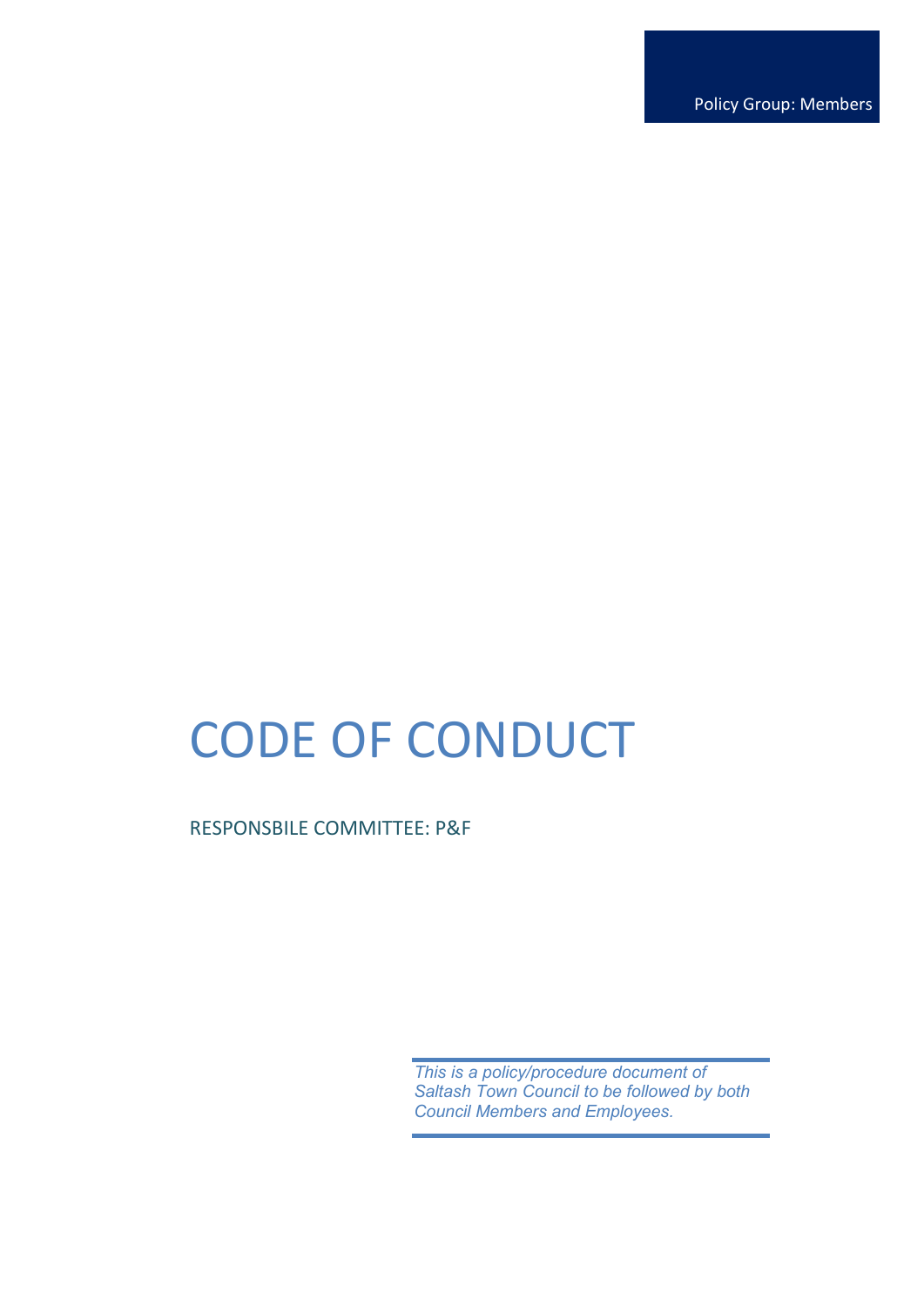| <b>Current Document Status</b>       |                                            |                    |            |
|--------------------------------------|--------------------------------------------|--------------------|------------|
| <b>Version</b>                       | 02/2022                                    | <b>Approved by</b> | <b>ATM</b> |
| <b>Date</b>                          | May 2021                                   | <b>Date</b>        | 05.05.2022 |
| <b>Responsible</b><br><b>Officer</b> | <b>AJT</b><br>Minute no.<br>55/22/23e(iii) |                    |            |
| <b>Next review date</b>              | Annual or as required                      |                    |            |

| <b>Version History</b> |                |                      |                                                                                            |
|------------------------|----------------|----------------------|--------------------------------------------------------------------------------------------|
| <b>Date</b>            | <b>Version</b> | <b>Author/Editor</b> | <b>Notes</b>                                                                               |
| May 2021               | $\overline{2}$ | <b>CC</b>            | Cornwall Council v.10.5 for local<br>council<br>Adopted 20.05.2021<br>Minute no.: 38/21/22 |
| <b>May 2022</b>        | 2/2022         | <b>AJT</b>           | Readopted                                                                                  |
|                        |                |                      |                                                                                            |

| Document Retention Period |  |
|---------------------------|--|
| Until superseded          |  |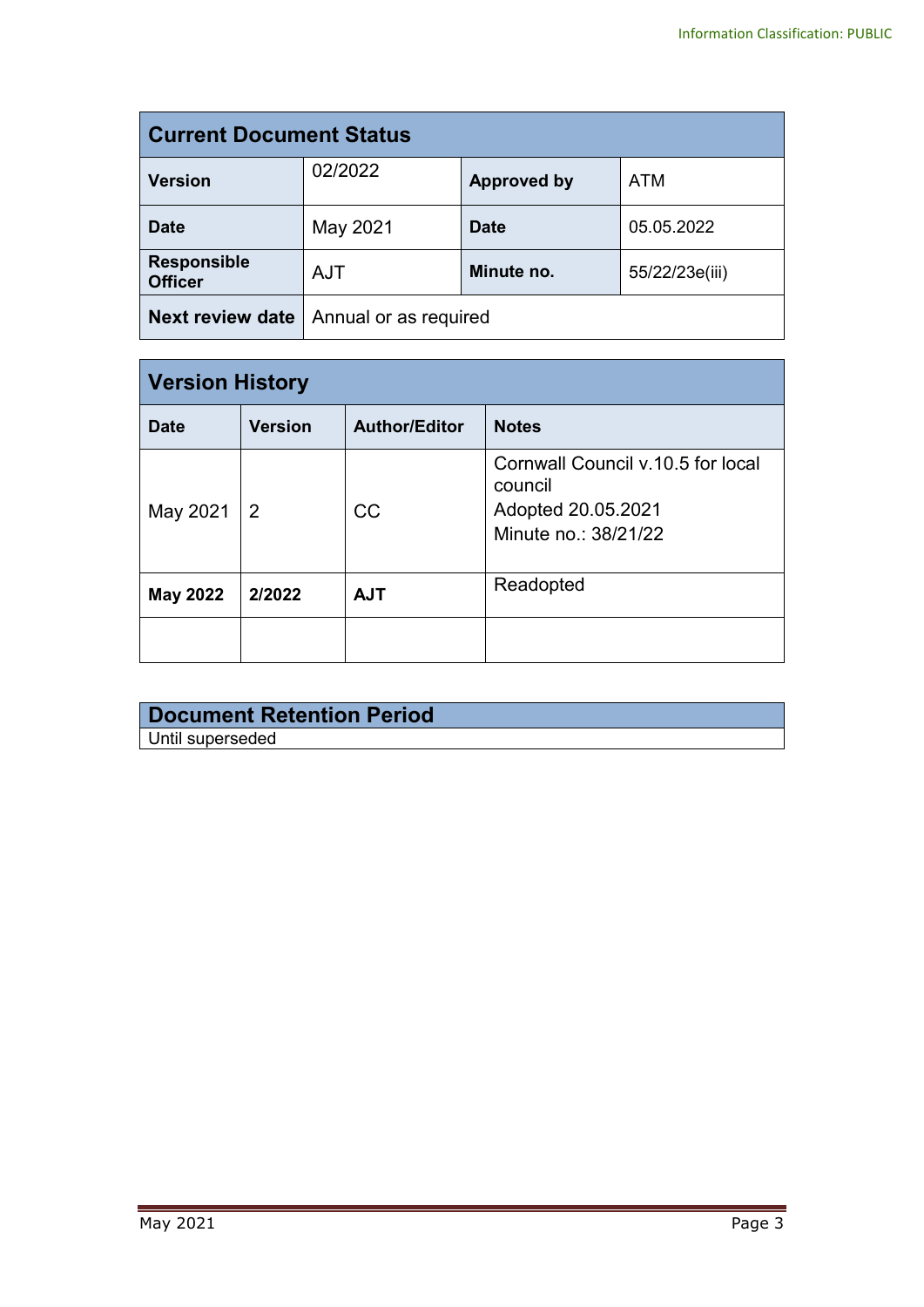# **Cornwall Council**

## **Code of Conduct for Members and Co-opted Members of Local Councils**

#### **General principles of public life**

The Localism Act 2011 requires the Council to adopt a Code of Conduct for Members that is consistent with the following principles:

**Selflessness** – Members should serve only the public interest and should never improperly confer an advantage or disadvantage on any person.

**Honesty and integrity** – Members should not place themselves in situations where their honesty and integrity may be questioned. The public nature of a Member's role means the distinction between acting in your official capacity and your private life may become blurred and a Member's honesty and integrity may therefore be questioned.

As a result, a Member must ensure that, as far as possible, there is clear separation between what they do in their private life and in their capacity as a Member. This is especially the case when a Member's activity in their private life relates to the functions of the Council and/or their corporate responsibilities as a Member such that a reasonable member of the public may perceive that the conduct comes within the scope of this Code of Conduct.

**Objectivity** - Members should make decisions on merit, including when making appointments, awarding contracts, or recommending individuals for rewards or benefits.

**Accountability** – Members should be accountable to the public for their actions and the manner in which they carry out their responsibilities and should co-operate fully and honestly with any scrutiny appropriate to their particular office.

**Openness** – Members should be as open as possible about their actions and those of their authority and should be prepared to give reasons for those actions.

**Leadership** – Members should promote and support these principles by leadership and, by example, and should act in a way that secures or preserves public confidence.

Cornwall Council also expects its Members to observe the following principles:

**Duty to uphold the law** – Members should uphold the law and, on all occasions, act in accordance with the trust that the public is entitled to place in them.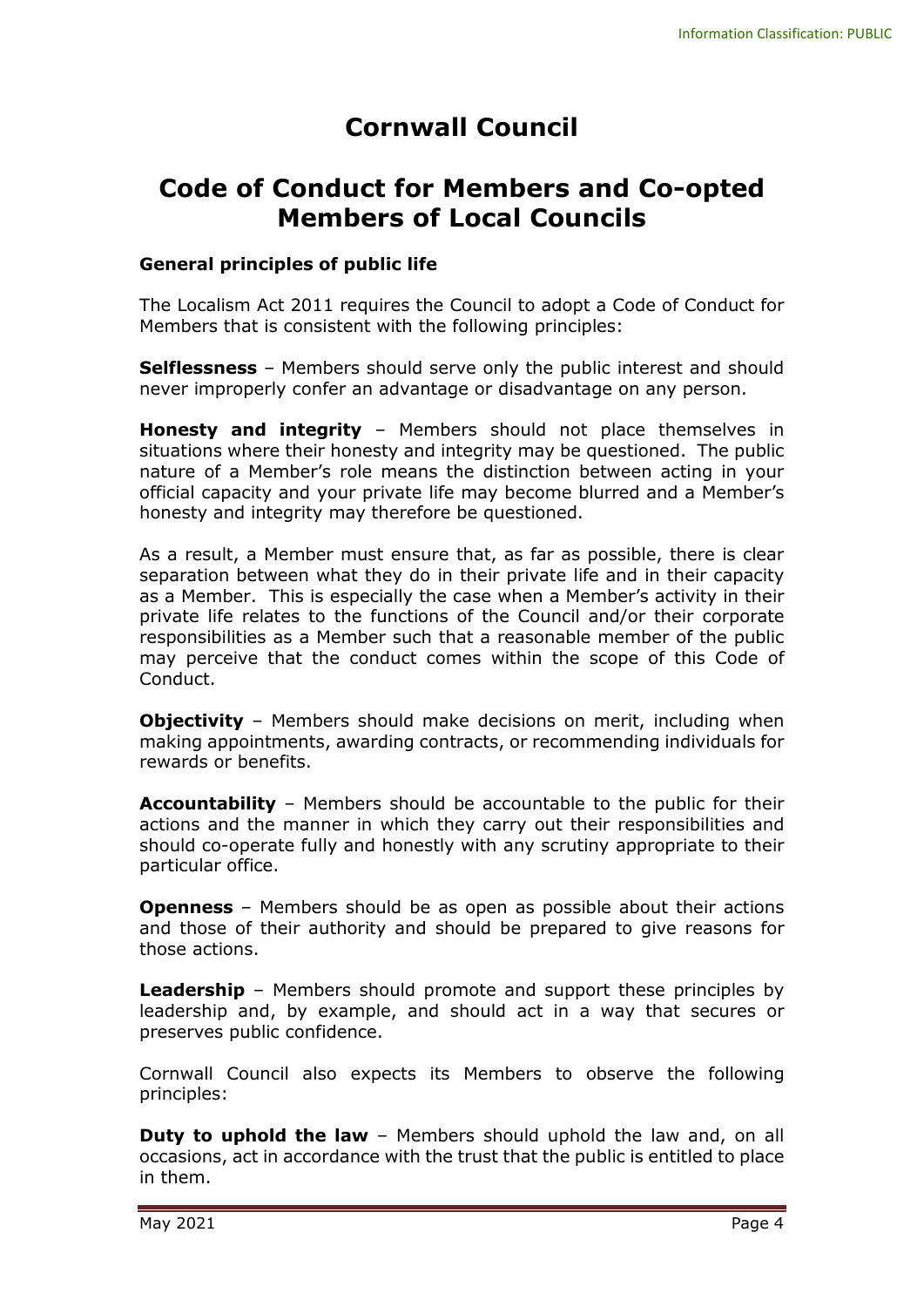**Personal judgement** – Members may take account of the views of others, including their political groups, but should reach their own conclusions on the issues before them and act in accordance with those conclusions.

**Respect for others** – Members should promote equality by not discriminating unlawfully against any person, and by treating people with respect, regardless of their race, age, religion, gender, sexual orientation or disability. They should respect the impartiality and integrity of the authority's statutory officers and its other employees.

**Stewardship** – Members should do whatever they are able to do to ensure that their authorities use their resources prudently, and in accordance with the law.

Whilst these overriding principles are not formally part of the Code of Conduct, they underpin the purpose and provisions of the Code of Conduct and are principles in accordance with which Members should conduct themselves.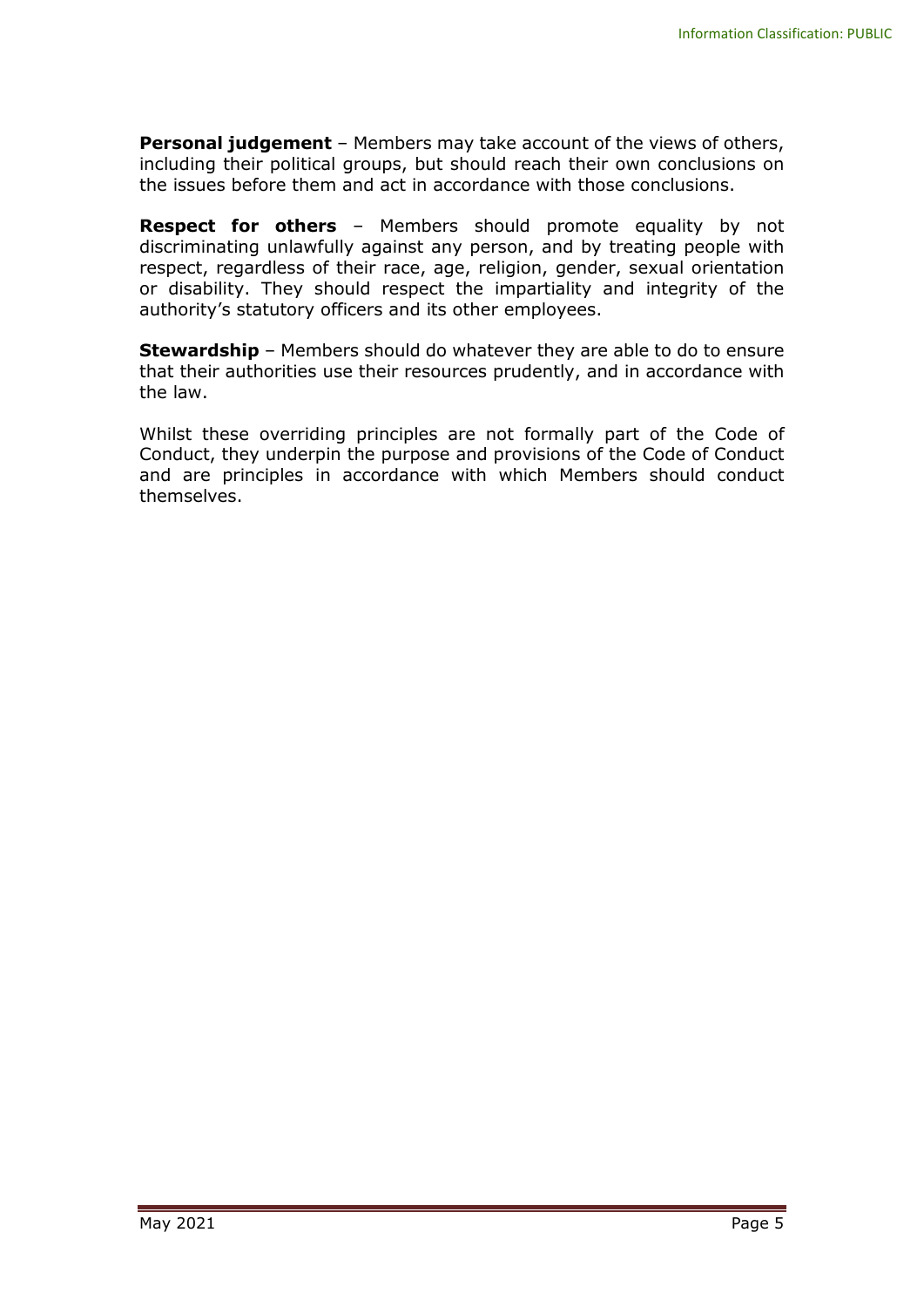#### **Introduction and Interpretation**

- 1. This Code of Conduct has been adopted by Cornwall Council to support its duty to promote and maintain high standards of conduct by Members of the Council as required by the Localism Act 2011. The Standards Committee assumes ownership of the Code on behalf of the Council and also monitors the operation of the Code in conjunction with the Monitoring Officer.
- 2. In this Code:

"**disclosable pecuniary interest**" means an interest described in Part 5A of this Code and which is an interest of a Member or an interest of (i) that Member's spouse or civil partner; (ii) a person with whom that Member is living as husband or wife; or (iii) a person with whom that Member is living as if they were civil partners, and that Member is aware that that other person has the interest as found on page 11 of this Code

"**dispensation**" means a dispensation granted by the Standards Committee of the Council or other appropriate person or body which relieves a Member from one or more of the restrictions set out in subparagraphs 3(5)(i), 3(5)(ii) and 3(5)(iii) of Part 3 of this Code to the extent specified in the dispensation

"**interest**" means any disclosable pecuniary interest or any disclosable non-registerable interest where the context permits

"**meeting**" means any meeting of the Council, the Cabinet and any of the Council's or the Cabinet's committees, sub-committees, joint committees, joint sub-committees, area committees or working groups

"**Member**" includes an Elected Member and a Co-opted Member

"**non-registerable interest**" mean an interest as defined in Part 5B of this Code as found on page 13 of this Code

"**register**" means the register of disclosable pecuniary interests maintained by the Monitoring Officer of the Council

"**sensitive interest**" means an interest that a Member has (whether or not a disclosable pecuniary interest) in relation to which the Member and the Monitoring Officer consider that disclosure of the details of that interest could lead to the Member, or a person connected with the Member, being subject to violence or intimidation

**"trade union"** means a trade union within the meaning of the Trade Union and Labour Relations (Consolidation) Act 1992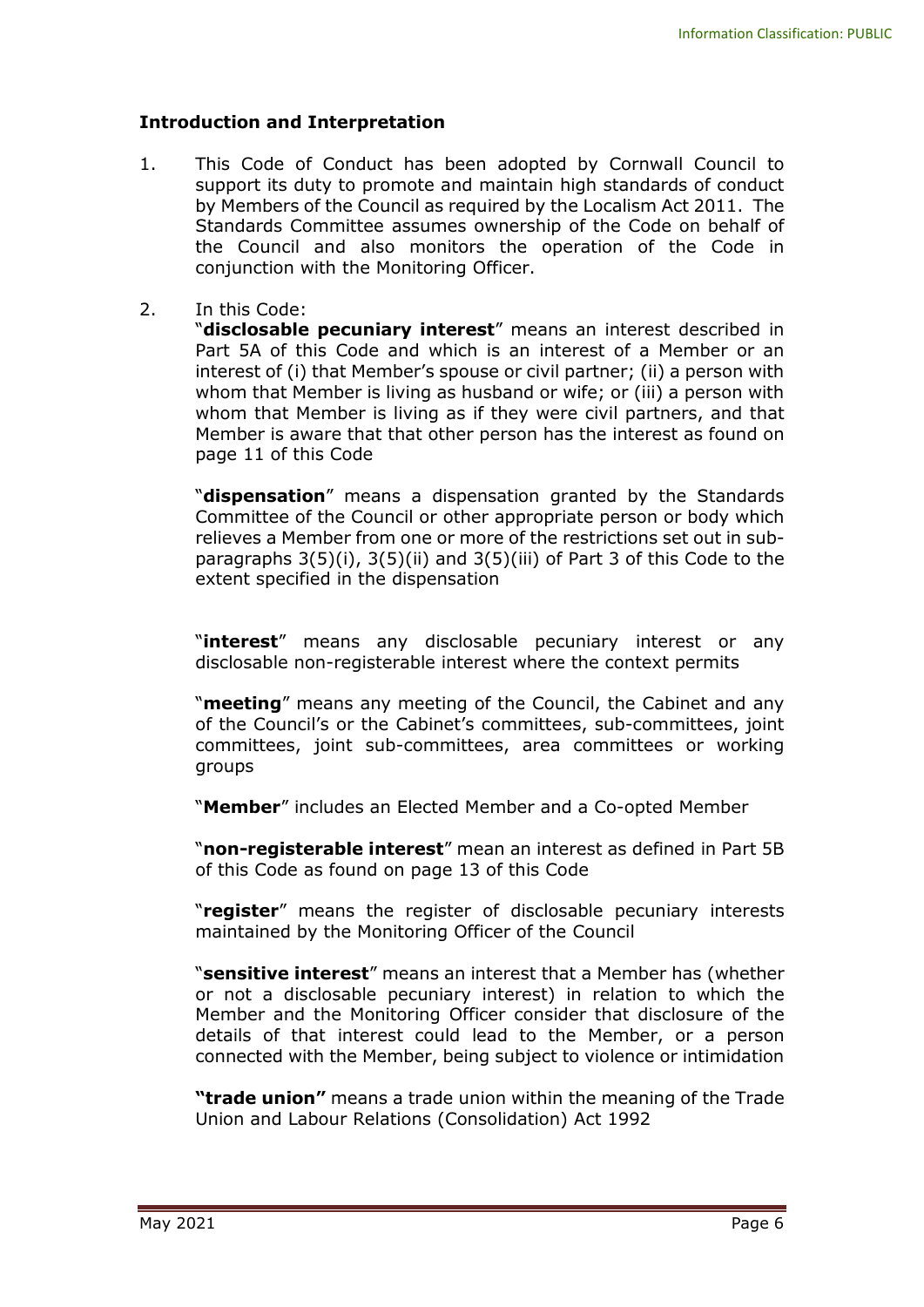- 3. This Code is arranged as follows:
	- Part 1 Application of the Code of Conduct
	- Part 2 General obligations
	- Part 3 Registering and declaring interests
	- Part 4 Sensitive interests
	- Part 5A Pecuniary interests
	- Part 5B Non-registerable interests.

#### **Part 1 – Application of the Code of Conduct**

- 1.1 This Code applies to you as a Member of the Council.
- 1.2. This Code should be read together with the preceding general principles of public life.
- 1.3. It is your responsibility to comply with the provisions of this Code.
- 1.4 Subject to paragraphs 1.5 and 1.6 of this Code, you must comply with this Code whenever you:
	- (a) conduct the business of the Council, which in this Code includes the business of the office to which you have been elected or appointed; or
	- (b) act, hold yourself out as acting or conduct yourself in such a way that a third party could reasonably conclude that you are acting as a representative of the Council or use knowledge you could only have obtained in your role as a representative of the Council

and references to your official capacity are construed accordingly.

- 1.5 Where you act as a representative of the Council:
	- (a) on another authority which has a Code of Conduct, you must, when acting for that other authority, comply with that other authority's Code of Conduct; or
	- (b) on any other body, you must, when acting for that other body, comply with this Code of Conduct, except and insofar as it conflicts with any lawful obligations to which that other body may be subject.
- 1.6 Where you are also a member of an authority other than the Council you must make sure that you comply with the relevant Code of Conduct depending on which role you are acting in. Your conduct may be subject to more than one Code of Conduct depending on the circumstances. Advice can be sought from the Monitoring Officer or one of his team.

#### **Part 2 – General obligations**

2.1 You must treat others with respect.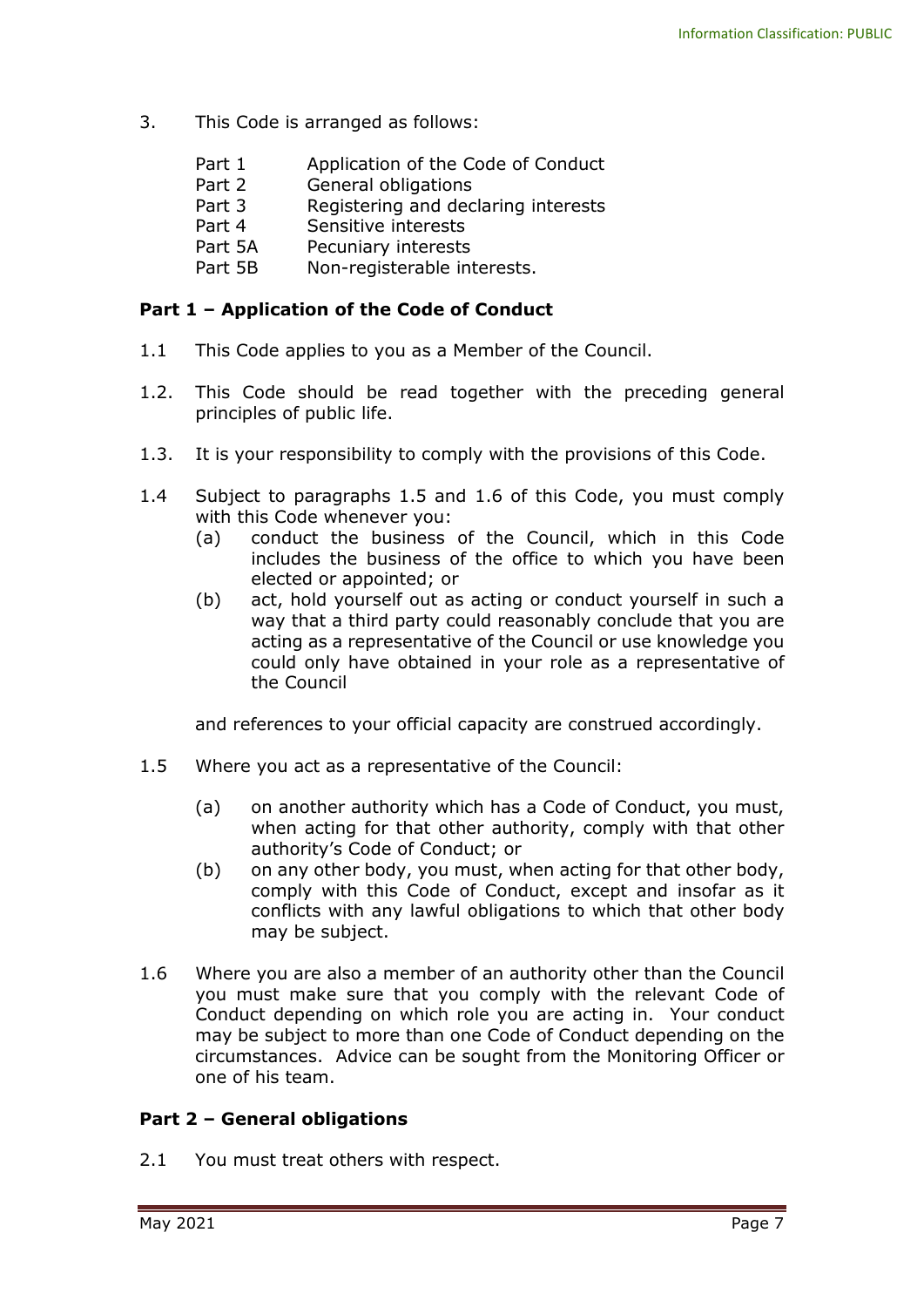- 2.2 You must not treat others in a way that amounts to or which may reasonably be construed as unlawfully discriminating against them.
- 2.3 You must not bully or harass any person.
- 2.4 You must not intimidate or attempt to intimidate others.
- 2.5 You must not conduct yourself in a manner which is contrary to the Council's duty to promote and maintain high standards of conduct by Members.
- 2.6 You must not accept any gifts or hospitality that could be seen by the public as likely to influence your judgement and you are responsible for declaring all gifts and hospitality received over the value of £50 from a single source in one year, either in the form of a single gift or as a cumulative total. You also must register any gifts or gifts or hospitality over £50 within 28 days of receiving either the gift or hospitality.
- 2.7 You must not do anything which compromises or is likely to compromise the impartiality of those who work for or on behalf of the Council.
- 2.8 You must not disclose information given to you in confidence by anyone, or information acquired by you which you believe, or ought reasonably to be aware, is of a confidential nature, except where –
	- (i) you have the consent of a person authorised to give it;
	- (ii) you are required by law to do so;
	- (iii) the disclosure is made to a third party for the purpose of obtaining professional advice provided that the third party agrees in writing not to disclose the information to any other person before the information is provided to them; or
	- (iv) the disclosure is  $-$ 
		- (a) reasonable and in the public interest; and
		- (b) made in good faith; and
		- (c) in compliance with the reasonable requirements of the authority, which requirements must be demonstrable by reference to an adopted policy, procedure or similar document of the Council or evidenced by advice provided by the Monitoring Officer or his nominee.
- 2.9 You must not prevent or attempt to prevent another person from gaining access to information to which that person is entitled by law.
- 2.10 You must not conduct yourself in a manner which could reasonably be regarded as bringing your office or the Council into disrepute.
- 2.11 You must not use or attempt to use your position as a Member of the Council improperly to confer on or to secure for yourself or any other person an advantage or disadvantage.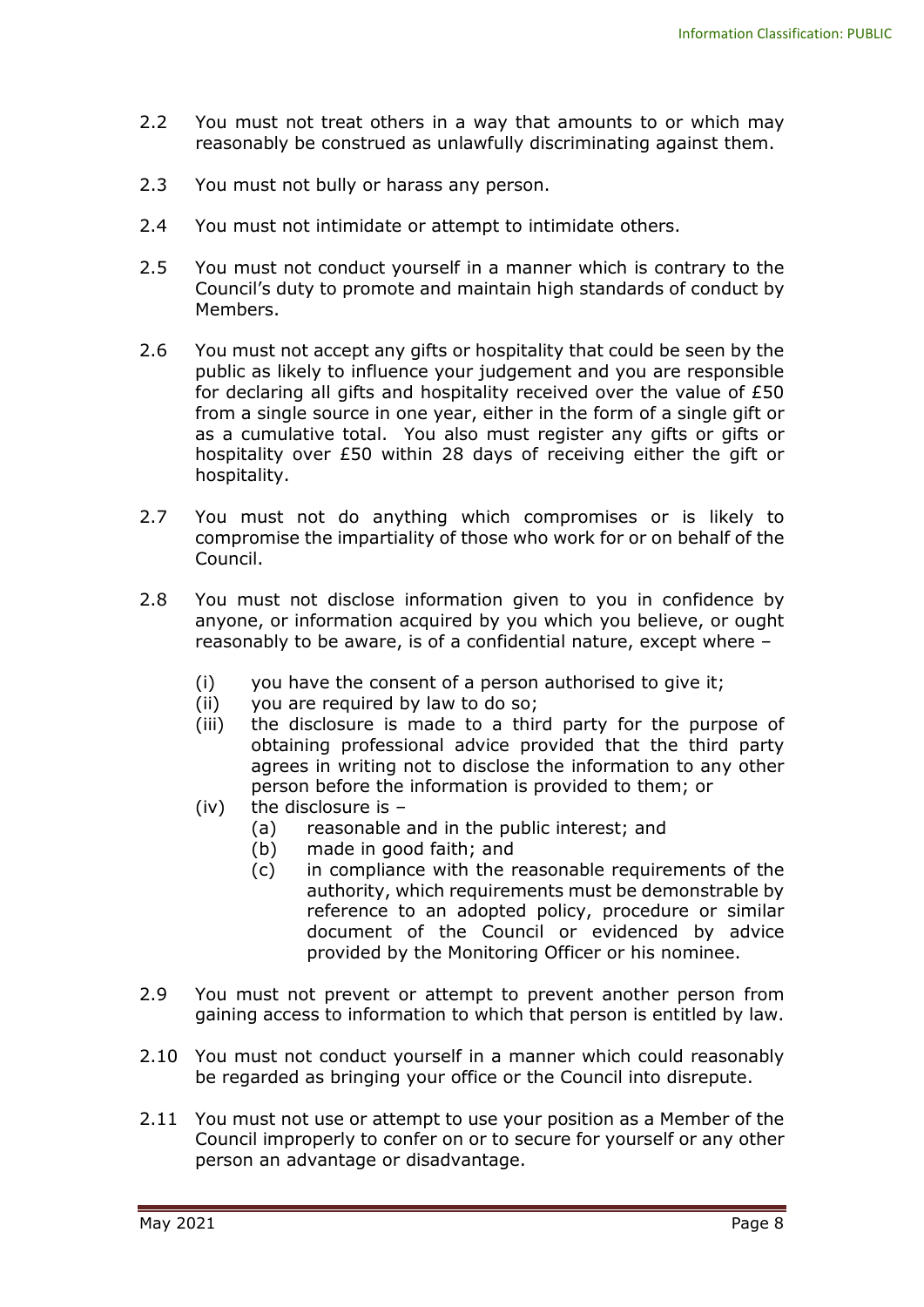- 2.12 You must when using or authorising the use by others of the resources of the Council:
	- (i) have the prior formal permission of the Council;
	- (ii) act in accordance with the reasonable requirements of the Council;
	- (iii) ensure that such resources are not used improperly for political purposes (including party political purposes); and
	- (iv) have regard to any statutory or other requirements relating to local authority publicity.
- 2.13 You must not authorise the use of the Council's resources by yourself or any other person other than by your participation in a formal decision made at a meeting and in accordance with the Council's standing orders or other procedural rules.
- 2.14 You must give reasons for all decisions in accordance with any statutory requirements and any reasonable additional requirements imposed by the Council.
- 2.15 When reaching decisions on any matter you must have regard to any relevant advice provided to you by the Council's Proper Officer, RFO or Monitoring Officer.
- 2.16 You must comply with the requirements of the Monitoring Officer in assisting with any assessment or investigation relating to an alleged breach of the Code of Conduct and comply with any sanction that is imposed upon you for breaching the Code of Conduct.
- 2.17 You must complete Code of Conduct training within 6 months of taking office and then must attend refresher training every 2 years if practicable or as required by the Monitoring Officer. This training can be held virtually.

#### **Part 3 – Registering and declaring interests and withdrawal from meetings**

- 3.1 The provisions of this Part of this Code are subject to the provisions of Part 4 of this Code relating to sensitive interests.
- 3.2 Within 28 days of becoming a Member you must notify the Council's Monitoring Officer of any disclosable pecuniary interest that you have and your membership of any trade union(s) at the time of giving the notification.
- 3.3 Where you become a Member as a result of re-election or your cooption being renewed you need only comply with paragraph 3.2 of this Code to the extent that your disclosable pecuniary interests and your trade union membership(s) are not already entered on the register at the time the notification is given.
- 3.4 You are not required to notify non-registerable interests to the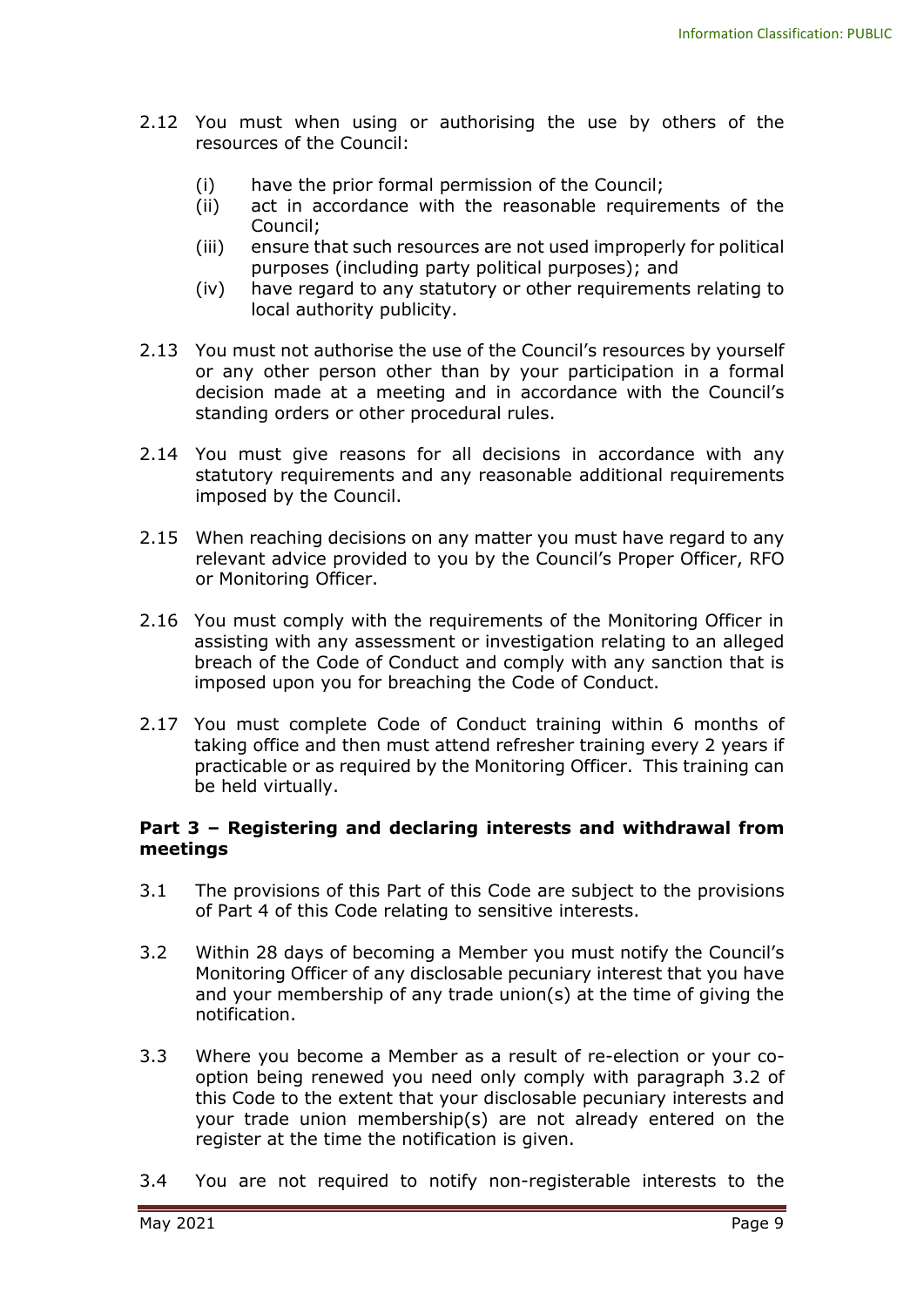Monitoring Officer for inclusion in the register.

- 3.5 If you are present at a meeting and you are aware that you have a non-registerable interest, a disclosable pecuniary interest or an interest by virtue of any trade union membership in any matter being considered or to be considered at the meeting you must disclose that interest to the meeting if that interest is not already entered in the register and, unless you have the benefit of a current and relevant dispensation in relation to that matter, you must:
	- (i) not participate, or participate further, in any discussions of the matter at the meeting;
	- (ii) not participate in any vote, or further vote, taken on the matter at the meeting; and
	- (iii) remove yourself from the meeting while any discussion or vote takes place on the matter, to the extent that you are required to absent yourself in accordance with the Council's standing orders or other relevant procedural rules.
- 3.5A Where a Member has a non-registerable interest in a matter to which paragraph 3.5 relates that does not benefit from a valid dispensation and that interest arises only from the Member's participation in or membership of a body whose objects or purposes are charitable, philanthropic or otherwise for the benefit of the community or a section of the community the Member may with the permission of the Chairman of the meeting or until such time as the Chairman directs the Member to stop, address the meeting to provide such information as they reasonably consider might inform the debate and decision to be made before complying with paragraphs 3.5(i), (ii) and (iii).
- 3.6 If a disclosable pecuniary interest or any membership of a trade union to which paragraph 3.5 relates is not entered in the register and has not already been notified to the Monitoring Officer at the time of the disclosure you must notify the Monitoring Officer of that interest within 28 days of the disclosure being made at the meeting.
- 3.7 Where you are able to discharge a function of the Council acting alone and you are aware that you have a non-registerable interest, a disclosable pecuniary interest or an interest by virtue of any trade union membership(s) in a matter being dealt with, or to be dealt with, by you in the course of discharging that function you must :
	- (i) not take any steps, or any further steps, in relation to the matter (except for the purpose of enabling the matter to be dealt with otherwise than by you); and
	- (ii) if the interest is a disclosable pecuniary interest or membership of a trade union, notify the Monitoring Officer of that interest within 28 days of becoming aware of the interest if the interest is not entered in the register and has not already been notified to the Monitoring Officer.
- 3.8 Within 28 days of becoming aware of any new disclosable pecuniary interest or trade union membership, or change to any disclosable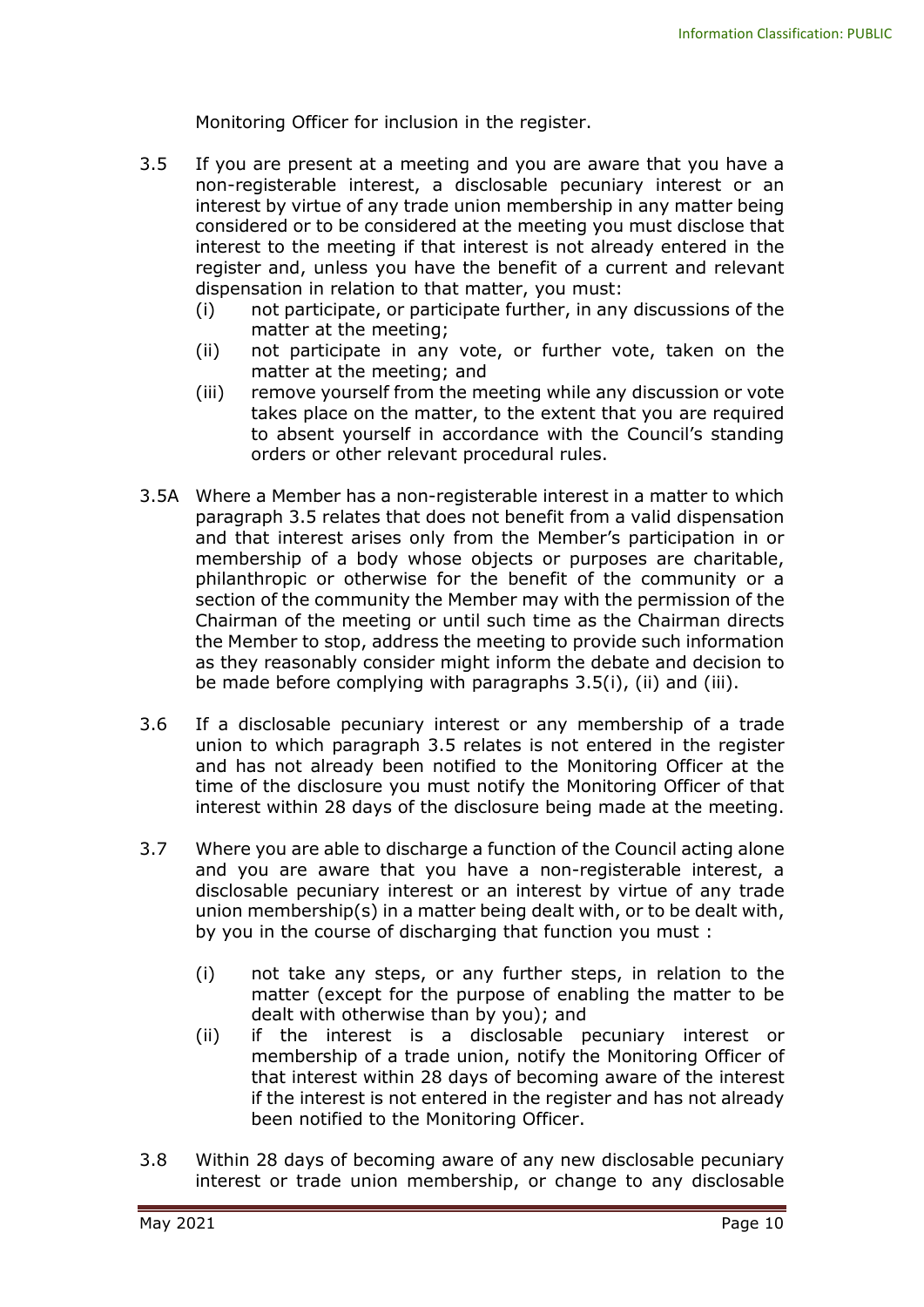pecuniary interest or trade union membership already registered or notified to the Monitoring Officer, you must notify that new interest or the change in the interest to the Monitoring Officer.

- 3.9 All notifications of disclosable pecuniary interests and trade union membership to the Monitoring Officer, excepting those made verbally at meetings, must be made in writing.
- 3.10 You must notify the proper officer of your Council in writing of the detail of all disclosable pecuniary interests that are notified or confirmed to the Monitoring Officer.

#### **Part 4 – Sensitive interests**

- 4.1 Members must notify the Monitoring Officer of the details of sensitive interests but the details of such interests shall not be included in any published version of the register.
- 4.2 The requirement in paragraph 3(5) of Part 3 of this Code to disclose interests to meetings shall in relation to sensitive interests be limited to declaring the existence of an interest and the detail of the interest need not be declared.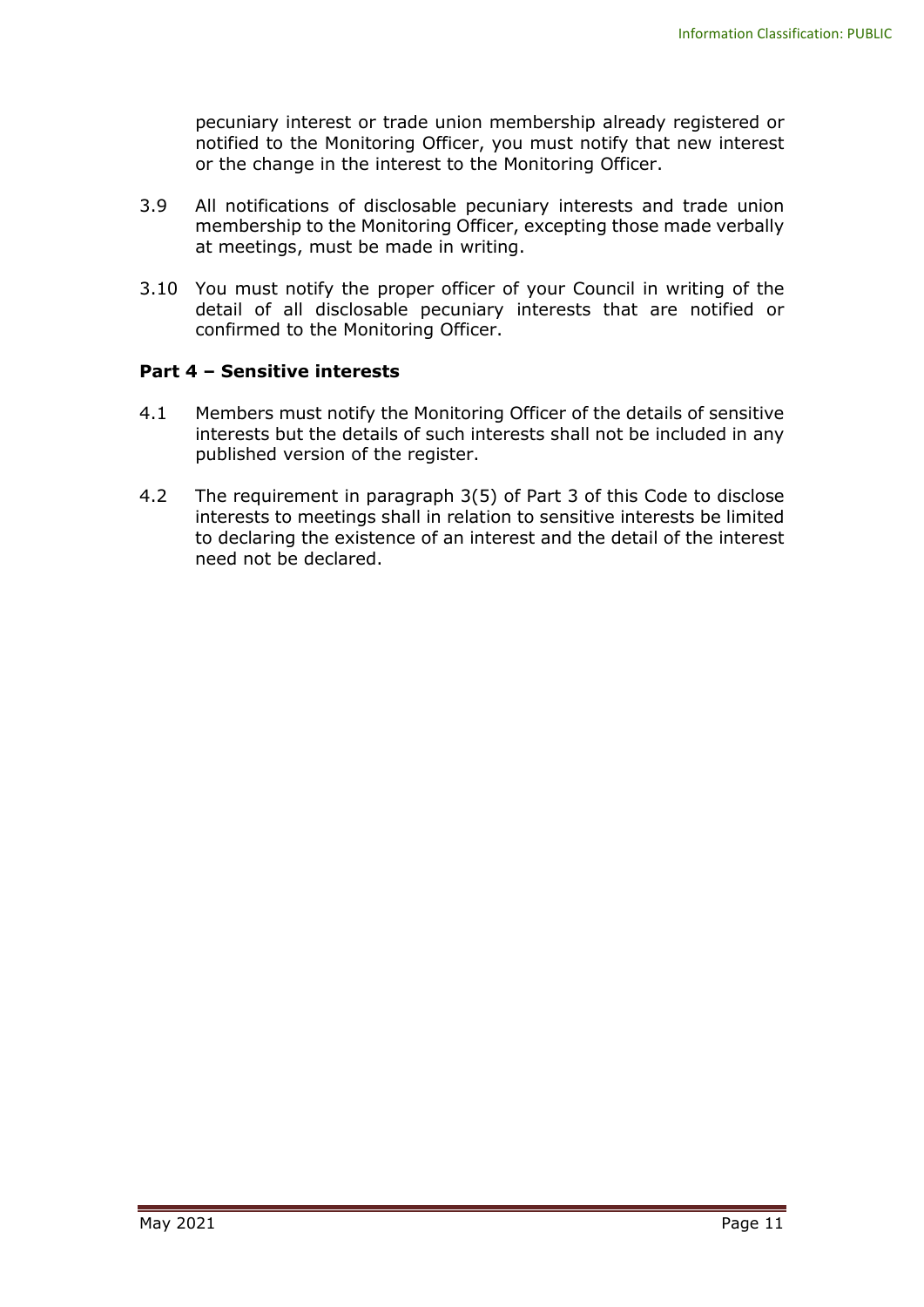## **Part 5A – Disclosable Pecuniary Interests**

In this Part of the Code the expressions in the middle column have the meanings attributed to them in the right hand column

| (a)(i)   | "body in which the<br>relevant<br>person<br>has a beneficial<br>interest" | means a firm in which the relevant person<br>is a partner or a body corporate of which the<br>relevant person is a director or in the<br>securities of which the relevant person has<br>a beneficial interest                                                                         |
|----------|---------------------------------------------------------------------------|---------------------------------------------------------------------------------------------------------------------------------------------------------------------------------------------------------------------------------------------------------------------------------------|
| (a)(ii)  | "director"                                                                | includes a member of the committee of<br>management of an industrial and provident<br>society                                                                                                                                                                                         |
| (a)(iii) | "land"                                                                    | includes an easement, servitude, interest,<br>or right over land which does not carry with<br>it a right for the relevant person (alone or<br>jointly with another) to occupy the land or<br>to receive income                                                                        |
| (a)(iv)  | "relevant<br>authority"                                                   | means the authority of which you are a<br>member                                                                                                                                                                                                                                      |
| (a)(v)   | "relevant person"                                                         | means you, your spouse or civil partner, a<br>person with whom you are living with as<br>husband and wife or a person with whom<br>you are living with as if you are civil partners                                                                                                   |
| (a)(vi)  | "securities"                                                              | means shares, debentures, debenture<br>stock, loan stock, bonds, units of a collective<br>investment scheme within the meaning of<br>the Financial Services and Markets Act 2000<br>and other securities of any description,<br>other than money deposited with a building<br>society |

The following table sets out the disclosable pecuniary interests that have been prescribed by the Secretary of State for the purposes of the Code of Conduct and the Localism Act, 2011.

| Interest |                                                            | Description                                                                                                                                                                                                                                                                                                                                                                           |
|----------|------------------------------------------------------------|---------------------------------------------------------------------------------------------------------------------------------------------------------------------------------------------------------------------------------------------------------------------------------------------------------------------------------------------------------------------------------------|
| (b)(i)   | Employment,<br>office, trade,<br>profession or<br>vocation | Any employment, office, trade, profession or<br>vocation carried on for profit or gain                                                                                                                                                                                                                                                                                                |
| (b)(ii)  | Sponsorship                                                | Any payment or provision of any other<br>financial benefit (other than from the<br>relevant authority) made or provided within<br>the relevant period in respect of any<br>expenses incurred by you in carrying out<br>your duties as a member, or towards the<br>election expenses of you. This includes any<br>payment or financial benefit from a trade<br>union(as defined above) |
|          | Contracts                                                  | Any contract which is made between the                                                                                                                                                                                                                                                                                                                                                |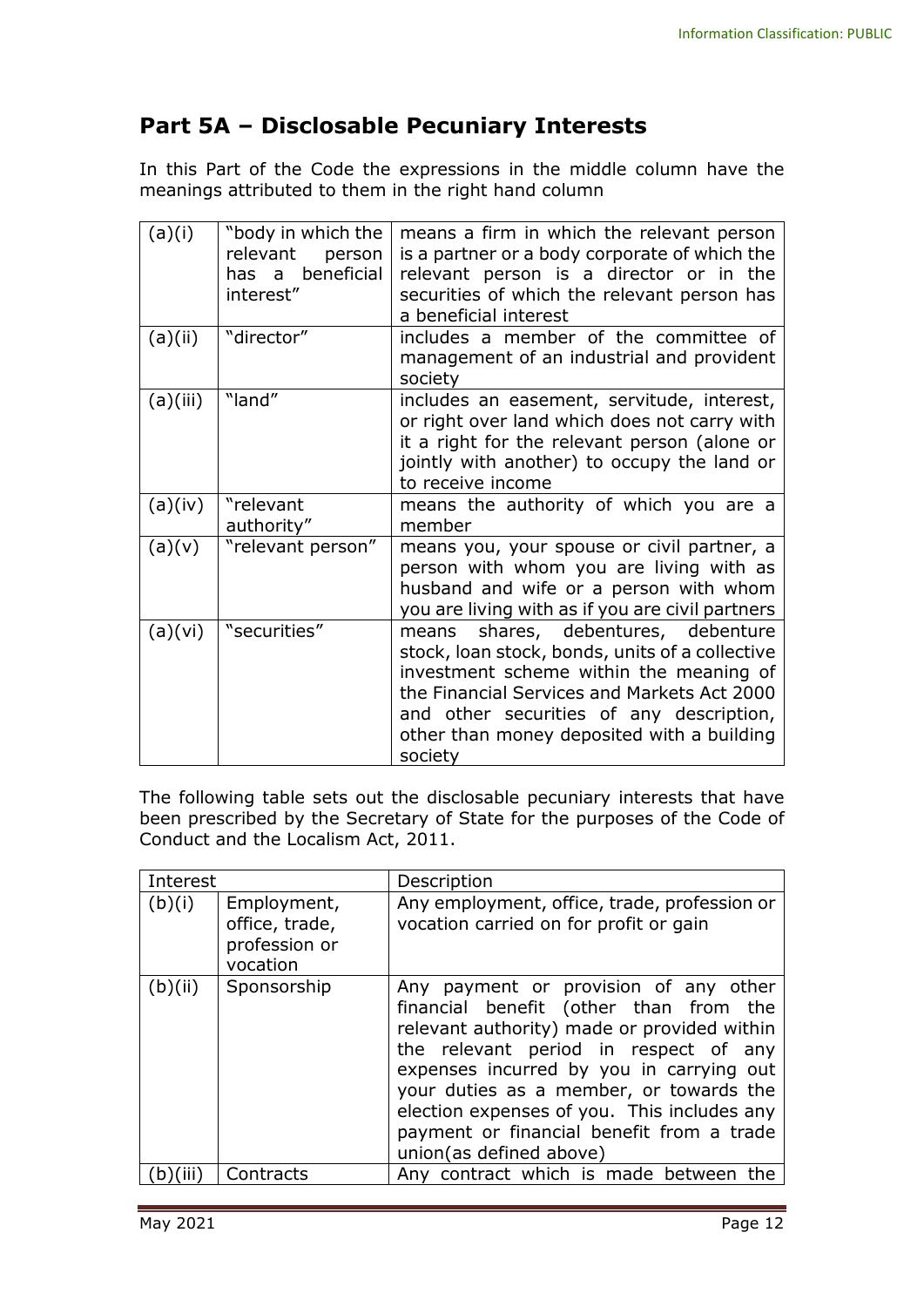|          |                        | relevant person (or a body which in which<br>the relevant person has a beneficial interest)<br>and the relevant authority under which<br>goods and services are to be provided or<br>works are to be executed and which has not<br>been fully discharged                                                                                                                                                                                                                                                                                                                                        |
|----------|------------------------|-------------------------------------------------------------------------------------------------------------------------------------------------------------------------------------------------------------------------------------------------------------------------------------------------------------------------------------------------------------------------------------------------------------------------------------------------------------------------------------------------------------------------------------------------------------------------------------------------|
| (b)(iv)  | Land                   | Any beneficial interest in land which is within<br>the area of the relevant authority                                                                                                                                                                                                                                                                                                                                                                                                                                                                                                           |
| (b)(v)   | Licences               | Any licence (alone or jointly with others) to<br>occupy land in the area of the relevant<br>authority for a month or longer                                                                                                                                                                                                                                                                                                                                                                                                                                                                     |
| (b)(vi)  | Corporate<br>tenancies | Any tenancy where, to your knowledge, the<br>landlord is the relevant authority and the<br>tenant is a body in which the relevant person<br>has a beneficial interest                                                                                                                                                                                                                                                                                                                                                                                                                           |
| (b)(vii) | <b>Securities</b>      | Any beneficial interest in securities of any<br>body where that body, to your knowledge,<br>has a place of business or land in the area<br>of the relevant authority and either the total<br>nominal value of the securities exceeds<br>£25,000 or one hundredth of the total of the<br>issued share capital of that body, or if the<br>share capital of that body is of more than<br>one class the total nominal value of the<br>shares in any one class in which the relevant<br>person has a beneficial interest exceeds one<br>hundredth of the total issued share capital<br>of that class |